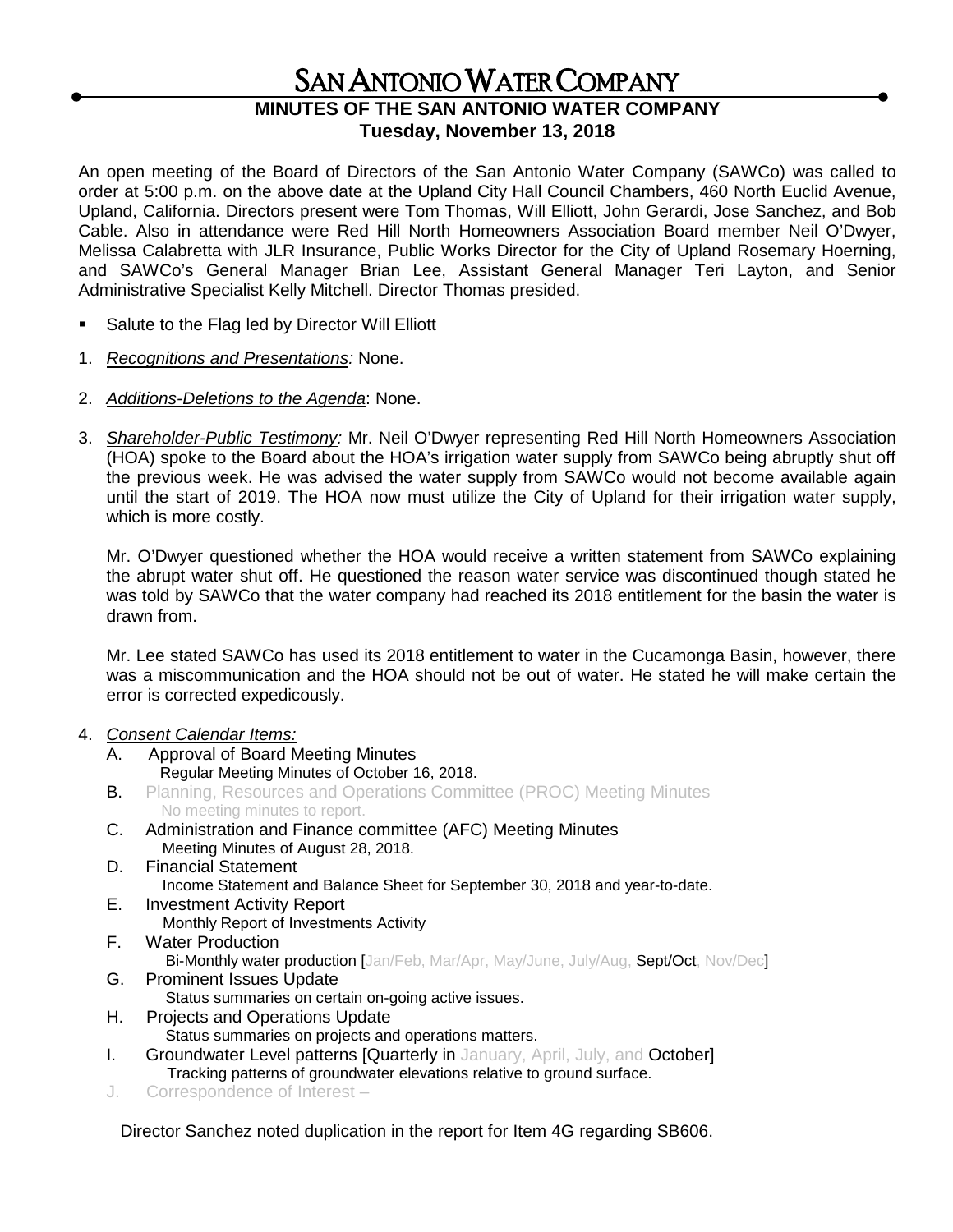Mr. Lee replied the information in Item 4G is correct, however, the first mention of the approval date of SB606 should be corrected to read AB1668.

Director Elliott moved and Director Sanchez seconded to approve the Consent Calendar with correction. Motion carried.

- 5. *Board Committee – Delegate Report:*
	- **A. Pomona Valley Protective Association (PVPA) Representative's Report –** Director Thomas reported the November PVPA meeting will take place the next day.
	- **B. Six Basins Representative Report –** Director Thomas reported there was continued talks about the location of the monitoring well. Also discussed was the 2019 budget and how it will likely impact next year's assessment amount. The Operating Safe Yield was lowered to 13,000 acre feet (AF) the previous year and there are talks of it either remaining the same for the upcoming year or possibly being reduced. The Strategic Planning Workshop was held directly after the Six Basins Board meeting.
	- **C. Chino Basin Representative Report –** Ms. Layton reminded the Board that at the September 13, 2018 Appropriative Pool meeting, the Pool approved the 2018 agreement to the Judgment and CAMA amendments including Exhibit A subject to the following: 1) That there is a clarification that the desalter replenishment formula with respect to Adjusted Physical Production includes the production of Exhibit G section 9 transferred water from the non-ag Pool to the Appropriative Pool; 2) Non-Ag's Pooling Plan is refined to match agreement; 3) Conditional of governing Party's Board approval (documents have yet to be received); 4) Watermaster understands agreement and explains implementation.

In October Ms. Layton, as the Appropriative Pool Chair, sent a letter to the Watermaster Board. The General Manager did provide the comments and the review at the November 8th Appropriative Pool meeting. The Six Pack is reviewing and providing a response to this review. Once changes are finalized it will be brought to the Board for approval.

Meanwhile, the Non-Agriculture Pool filed a motion on October 4<sup>th</sup> changing their Pooling Plan which requires the changes yet made in the agreement. This motion goes before the court on December  $28<sup>th</sup>$  at 1:30 p.m. and changes how Non-Agriculture Pool transfers their water. The Appropriative Pool has engaged their attorney to work with the Six Pack to provide a response to this motion. In the interim, the Pools have approved a \$655/AF price for Exhibit G water.

The Watermaster Board is coming up for re-appointment. Previously, the parties agreed that there were some issues with governance and approved a three year term limit. Discussion in closed session during the most recent Appropriative Pool meeting, the parties decided to re-appoint the Watermaster for a 5 year term. In addition, they will continue to direct Watermaster staff to initiate an evaluation of Watermaster business operations including stakeholder input, Pool interaction, the role of the Board and other areas determined by the Parties. The intent is to look for opportunities to maximize effective implementation of the Judgment, OBMP, and related court orders.

The Pools approved the proposed assessment package. If the package is approved at the upcoming Board and Advisory meetings, SAWCo's assessment for 2019 will be roughly \$85,000.

**D. Cucamonga Basin Representative Report –** Ms. Layton reported that staff attended a Cucamonga Basin meeting with Cucamonga Valley Water District (CVWD) and West End Consolidated Water Company (WECWC) on November 6<sup>th</sup>. The cost sharing Memorandum of Understanding (MOU) was discussed and hopefully will be ready for approval at the next meeting. SAWCo staff discussed concerns for exceeding water rights for the year and CVWD representative seemed willing to work out a solution. Parties were encouraged to bring comments and talking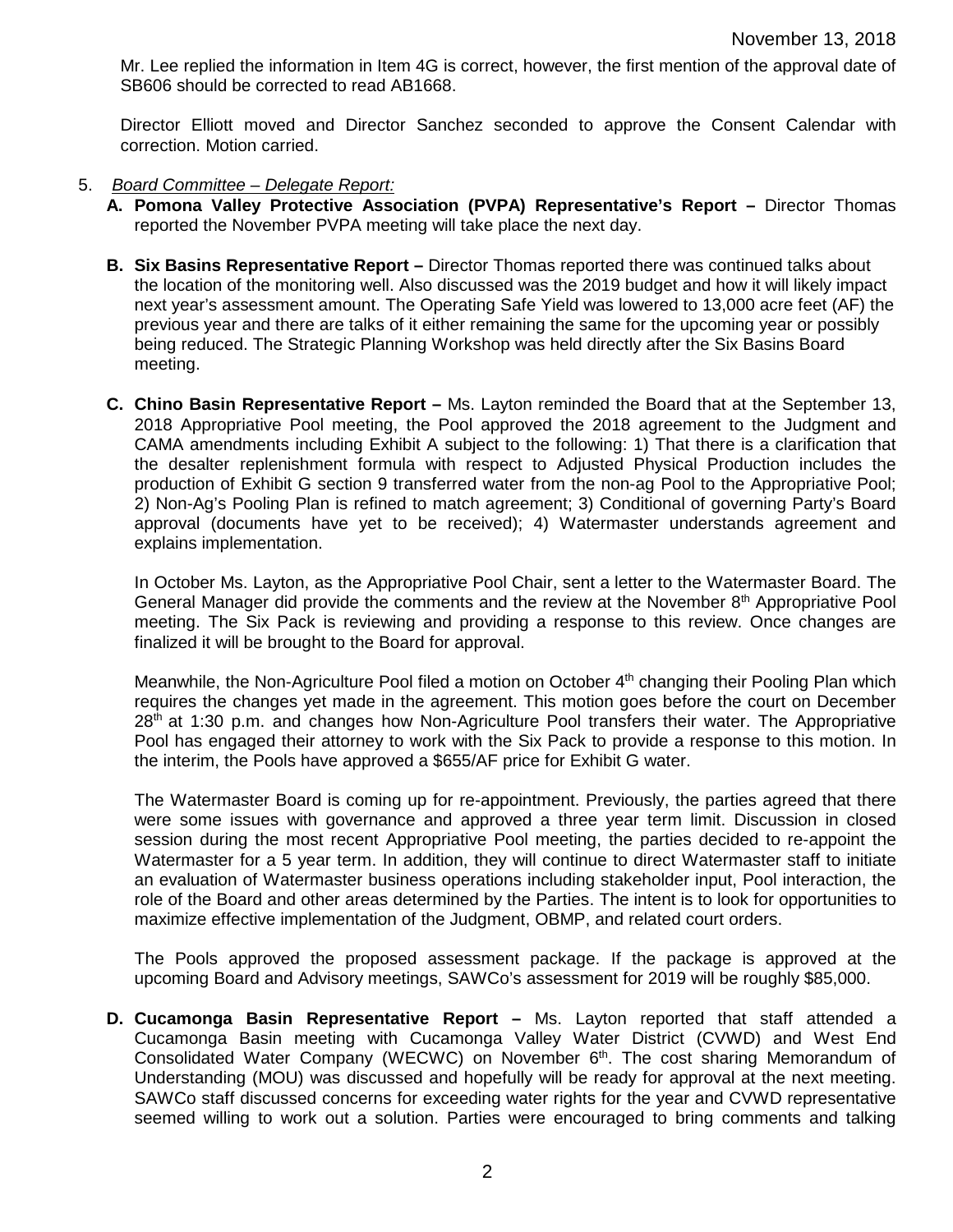points in regards to the latest rendition of the modernized Judgment to the next meeting. Monthly meetings are continuing.

- **E. Administration and Finance Committee (AFC) Chairman's Report –** Director Sundell was absent from the meeting therefore no report was given.
- **F. Planning, Resources, and Operations Committee (PROC) Chairman's Report –** No meeting to report.
- **G. Office Feasibility Study Ad Hoc Committee –** No meeting to report.

#### 6. *General Manager's Report on Activities:*

**A. Annual Review of Employee Health Benefits** – Mr. Lee explained that this item traditionally goes before the AFC prior to the Board, however, the information was only recently obtained which didn't allow time for AFC review.

Ms. Melissa Calabretta with JLR Insurance presented information to the Board regarding healthcare, vision, dental, and life insurance for SAWCo. She reviewed a PowerPoint presentation and answered questions from the Board.

JLR Insurance recommended SAWCo remain with the grandfathered HealthNet plan they currently offer.

Regarding dental, vision, and life insurance, Ms. Calabretta noted the renewal costs in these areas have been stable for several years. JLR Insurance is doing a deeper analysis of the benefits offered for these three items to determine whether better benefits can be offered for roughly the same cost. Proposals will be provided to SAWCo management in the coming weeks.

Mr. Lee recommended the Board authorize him to sign for renewal of the HealthNet plan. He stated if more information was needed on the dental, vision, and life insurance it can be brought to the Board in December.

Director Sanchez inquired about the inconsistency in the amount of percentage increase listed in the PowerPoint presentation as opposed to the Board agenda item. Ms. Calabretta provided more input on the numbers and will report more detailed percentages for the next Board meeting agenda packet.

Director Sanchez moved and Director Elliott seconded to approve renewing health insurance with SAWCo's grandfathered HealthNet plan with additional information regarding dental, vision, and life insurance to be presented to the Board in December. Motion carried.

Ms. Calabretta exited the meeting.

**B. Document Imaging –** Director Thomas stated a detailed report was provided at the most recent AFC meeting.

Mr. Lee reported staff researched document imaging companies narrowing the choices to three; Tyler Content Manager, DocStar ECM, and DocuShare. After consideration of offerings and costs, SAWCo recommends the purchase of DocStar ECM.

Director Elliott moved and Director Gerardi seconded to authorize the General Manager to sign the contract with DocStar for the purchase and implementation of the DocStar ECM document imaging software. Motion carried.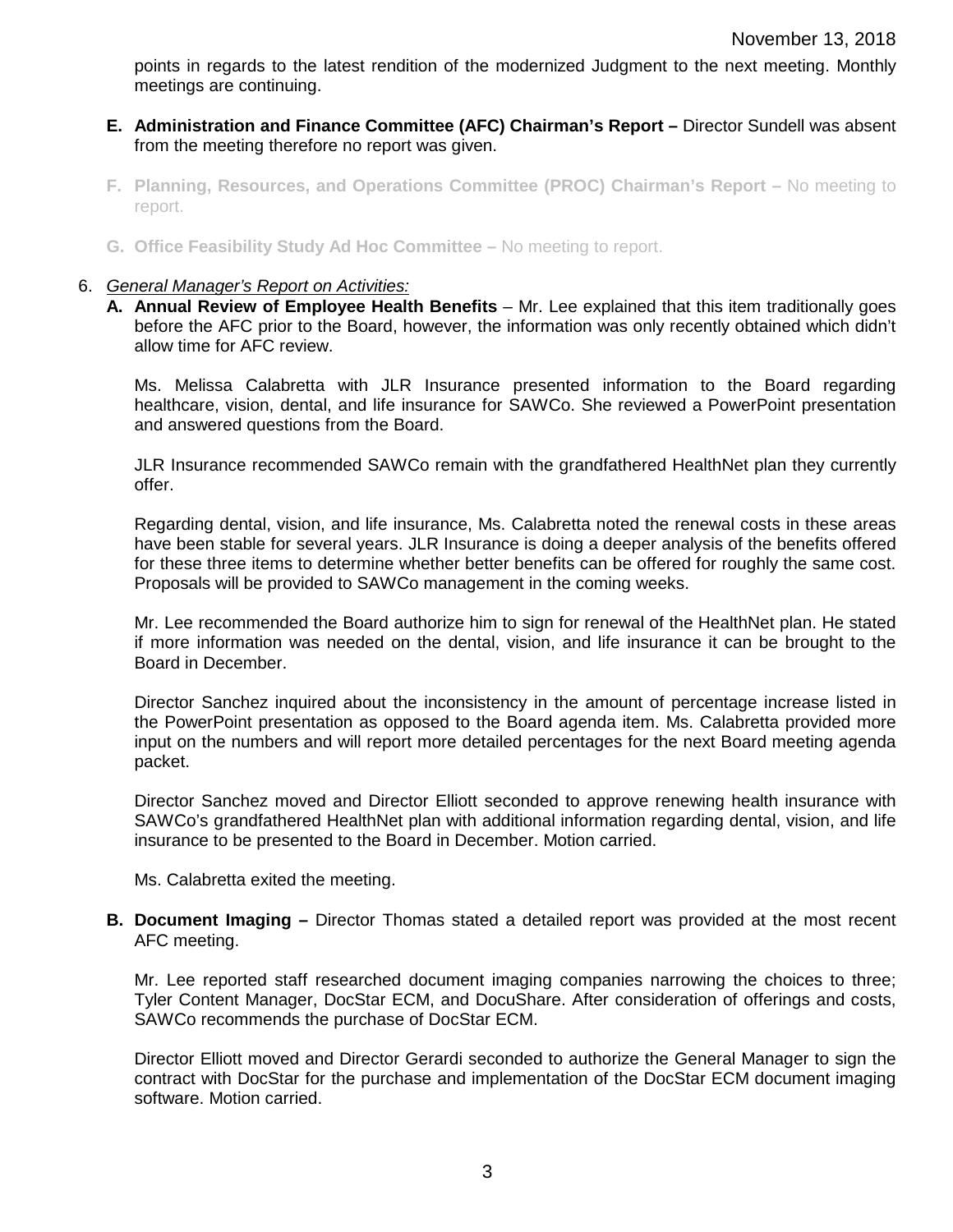**C. CY2019 Calendar –** Director Thomas inquired about the dates for the Board Budget Workshop and the End of Year Luncheon. Ms. Layton advised staff would attempt to have the two events on different days as requested.

Mr. Lee commented the PROC meeting in November is scheduled the same week as Thanksgiving. He inquired if there was any conflict with meeting that week.

Director Thomas suggested staff inquire with PROC members during the October Board meeting as to whether the date conflicts and adjust accordingly.

Director Cable advised he may miss the May, June, and July Board meetings.

Director Sanchez moved and Director Cable seconded to approve the CY2019 Calendar as presented. Motion carried.

**D. Board Gift – End of the Year Luncheon –** Director Thomas gave a brief history on the end of the year monetary gift to SAWCo employees. The recommendation from the committee was to continue the monetary gift in the amount of \$1,250.

Director Gerardi moved and Director Cable seconded to approve the end of the year monetary gift to SAWCo employees in the amount of \$1,250 with prorated amounts for part time employees and those employed with the company less than one year. Motion carried.

**E. Consideration for 9/80 Work Schedule –** Mr. Lee advised the Board that staff has been discussing options for improving the work environment while maintaining/increasing value to shareholders. One of the options staff presented was switching to an alternative work schedule.

Two main alternative work schedules, the 4/10 plan (4 days, 10 hours worked each day) and the 9/80 plan (9 days, 80 total hours worked) were considered with the 9/80 work schedule determined to be the better fit for SAWCo. This plan would have the company office open later Monday thru Thursday and closed every other Friday. In order to move to the 9/80 work schedule, two-thirds of non-exempt staff must agree to the change by way of secret ballot.

Director Cable expressed his opposition to moving to a 9/80 work schedule as he did not feel as though this is the right fit for SAWCo at this time. SAWCo is there for the public and should be open Monday thru Friday during public working hours. He pointed out the projected slight budget increase and asked that SAWCo take into account the public's perception of these types of changes happening shortly after a new general manager is hired.

Director Thomas explained the AFC recommended the Board authorize the 9/80 work schedule due to the additional hour of operation Monday thru Thursday. They felt this gave greater opportunity for shareholders to visit the office before going to work or after returning from work. Another reason was that the new schedule would be put on a six month trial basis to allow for any comments from those attempting to do business with SAWCo.

Director Cable also stated SAWCo will be building another facility at some point and felt there is an opportunity to do more for the public with the new building. The 9/80 schedule would reduce these opportunities being offered by 2 days per month.

Director Thomas pointed out the new building is several years from being built as the company does not currently have the funds needed. Moving to a new building might also be cause to revisit the work schedule.

Director Sanchez reiterated what he made mention of at the AFC meeting and advised the Board that while working at Metropolitan Water District (MWD) he was on the committee that investigated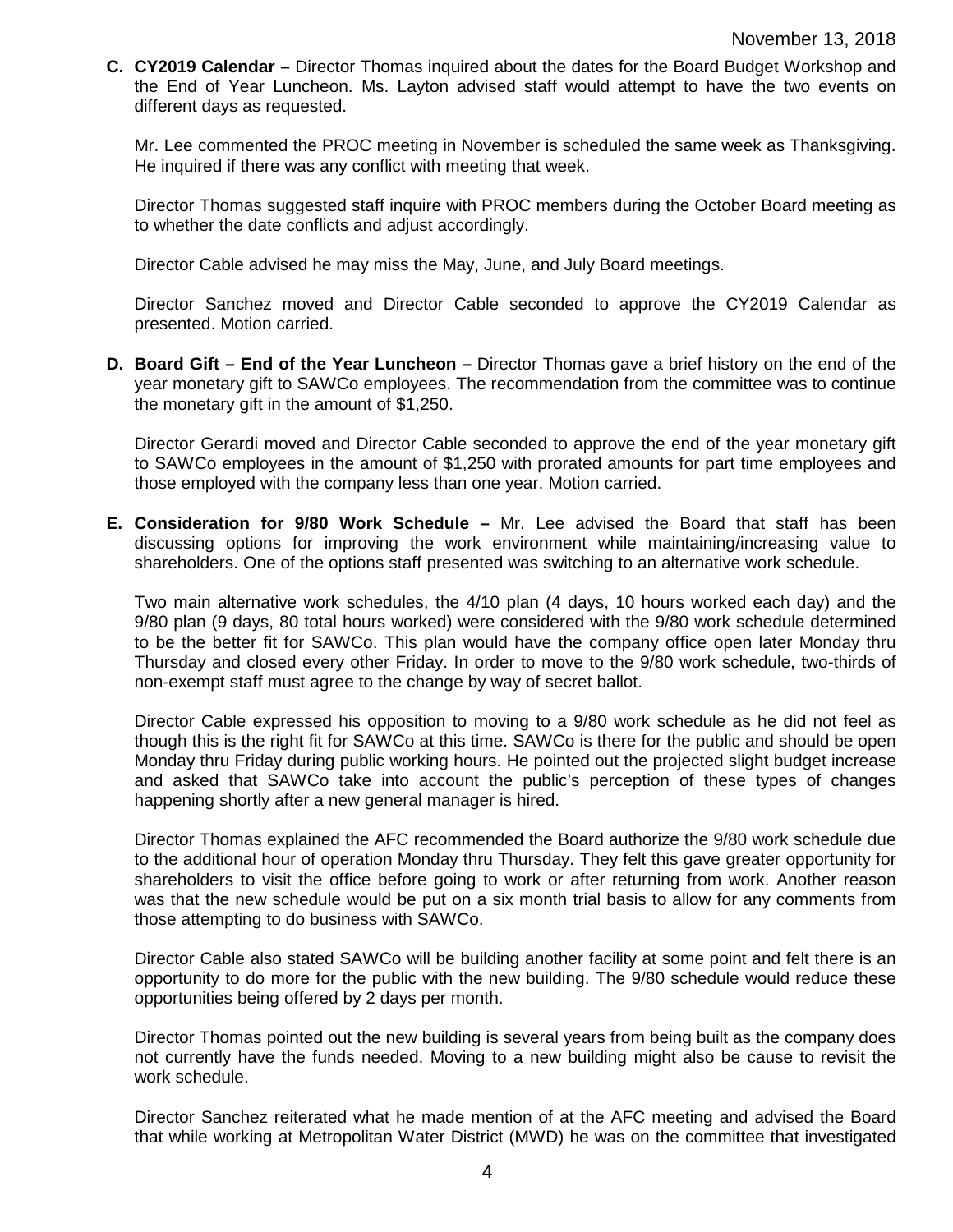alternative work schedules. Various options were looked at and originally a 9/80 work schedule, with half of staff working on one Friday and the other half working the other Friday, was implemented. This made it impossible to schedule meetings on Fridays and staff was often unaware who worked what Friday. These difficulties eventually led to all staff working every other Friday. What he did not previously consider was that MWD is largely a wholesaler. He felt being closed every other Friday for a wholesaler would be different than for a retailer but noted most of the water SAWCo sells is via wholesale, not end user retail.

Another item Director Sanchez reiterated was the small impact to the budget for On-Call rounds. He did not have a problem with the small increase as long as staff was aware of this added benefit and it is taken into consideration in future handling such as when cost of living adjustment are being considered.

Director Sanchez also mentioned the implicit cost of the additional hour of Holiday pay employees would receive as most work days would be 9 hours instead of 8 hours. This would have SAWCo paying possibly 8 to 10 hours per year for work they are not receiving.

Director Sanchez felt all of these items should be considered at the appropriate time and not just viewed as a gift of the water company to the employees unless the Board wants to fully acknowledge that that is what is being done. He agreed that a six month trial period is appropriate but believes there is no going back on what most people view as a positive thing. He felt a good compromise would be to survey the retail shareholders before implementing a new work schedule.

There was consensus on the Board to have staff work with Director Cable in collaborating with SAHA to inform retail shareholders about the possible work schedule change and gather feedback to present to the Board.

**F. Consideration of Contract Approval for Relocation of SCADA Equipment –** Mr. Lee informed the Board there is no SCADA equipment at SAWCo's Shaft 6. Currently, there is SCADA equipment at SAWCo's Well 25A site that staff believes is unnecessary as the well is a low yield producer and has been out of production for years.

Mr. Lee requested the Board authorize staff to execute a not-to-exceed \$20,215 contract with TESCO to relocate existing SCADA equipment from Well 25A to Shaft 6.

Director Thomas questioned whether the equipment at Well 25A was modern enough to provide the information needed. Mr. Lee assured the equipment is capable of providing the data needed from the site.

Director Elliott moved and Director Cable seconded to approve staff executing a not-to-exceed \$20,215 contract with TESCO to relocate existing SCADA equipment from Well 25A to Shaft 6. Motion carried.

### **G.Project Status Report** –

- **Holly Drive Booster Station –** Pictures were shown of the new building. The project should be completed in the next few weeks.
- **Cucamonga Basin – Desilting project at the crosswalls** Pictures were shown of the work finished at the site. SAWCo's portion of the project is complete. The materials will be processed and moved off the property over the next five years.
- **Basin 6 Desilting**  Pictures were shown of the basin after water was released into it from the northern basin. The water was released on Friday and by Monday morning it had all percolated into Basin 6.
- **Edison Pond – Sulice Gate –** A picture of the delivered trash rack was shown. The measurements of the trash rack did not match up and the manufacturer will be picking the item up and either repairing or replacing it with the correct size.